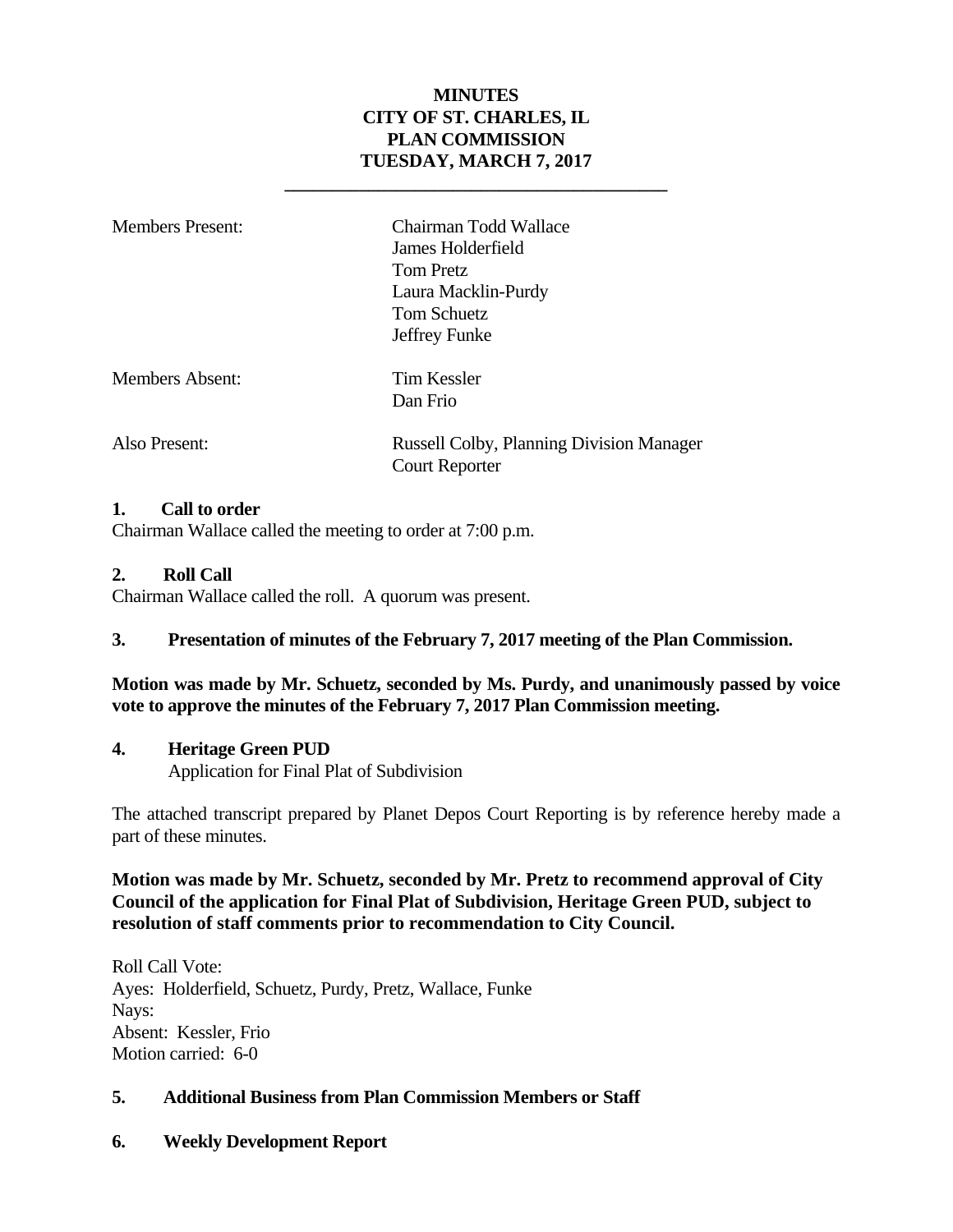**Minutes – St. Charles Plan Commission Tuesday, March 7, 2017 Page 2** 

#### **7. Meeting Announcements**

- a. Plan Commission Tuesday, March 21, 2017 at 7:00pm Council Chambers Tuesday, April 4, 2017 at 7:00pm Council Chambers Monday, April 10, 2017 at 7:00pm- Joint Meeting with Planning & Development **Committee** Tuesday, April 18, 2017 at 7:00pm Council Chambers
- b. Planning & Development Committee Monday, March 13, 2017 at 7:00pm Council Chambers Monday, April 10, 2017 at 7:00pm Council Chambers
- **8. Public Comment** A group of Boy Scouts were present and had questions for the Plan Commissioners. Each Commissioner described their professional background and Chairman Wallace described how the Plan Commission review process works.

### **9. Adjournment at 7:25 p.m.**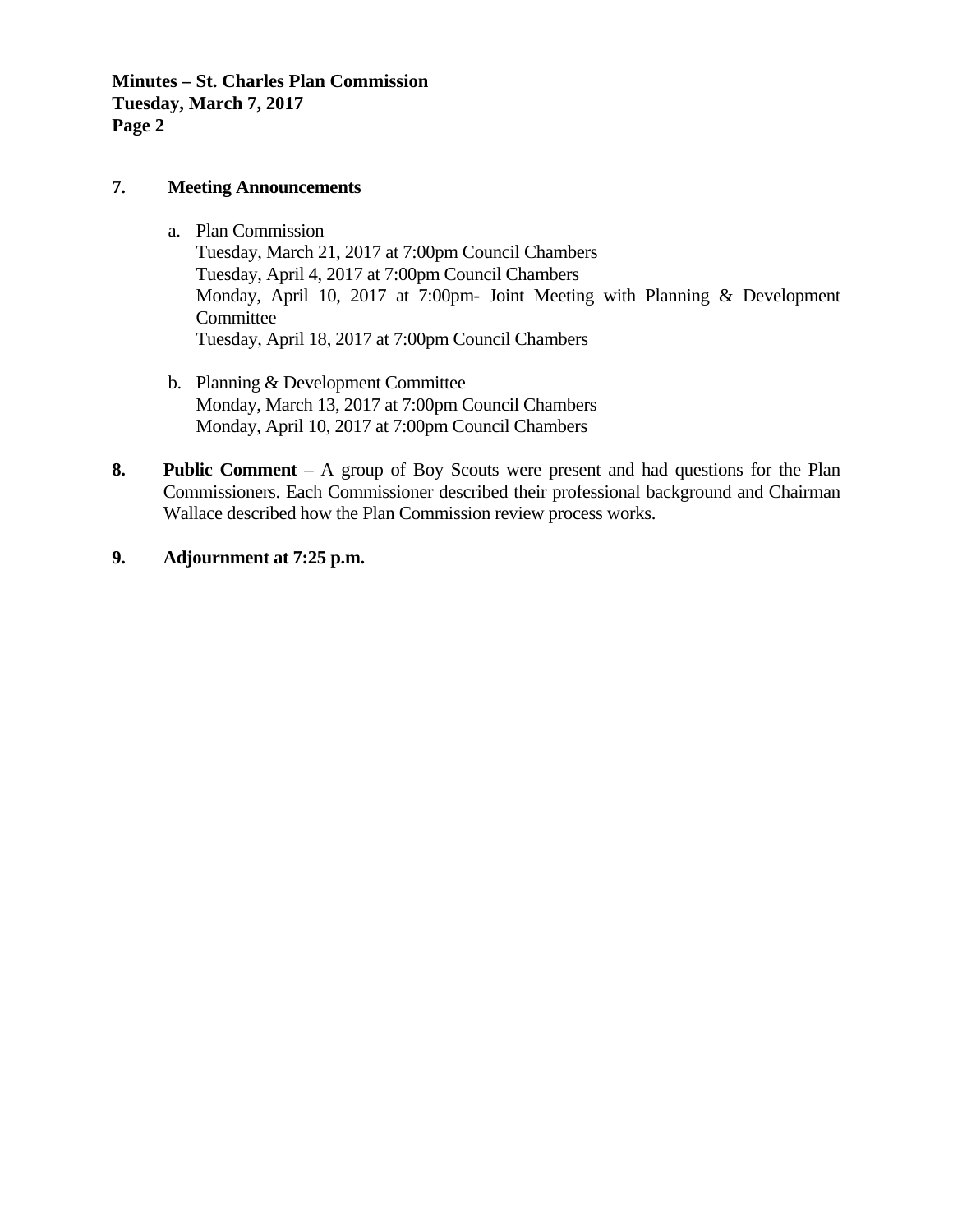BEFORE THE PLAN COMMISSION OF THE CITY OF ST. CHARLES -----------------------------x In Re:  $\qquad \qquad :$ Heritage Green PUD, : Application for Final Plat : of Subdivision. : -----------------------x HEARING St. Charles, Illinois 60174 Tuesday, March 7, 2017 7:00 p.m. Job No.: 126914 Pages: 1 - 15 Reported by: Joanne E. Ely, CSR, RPR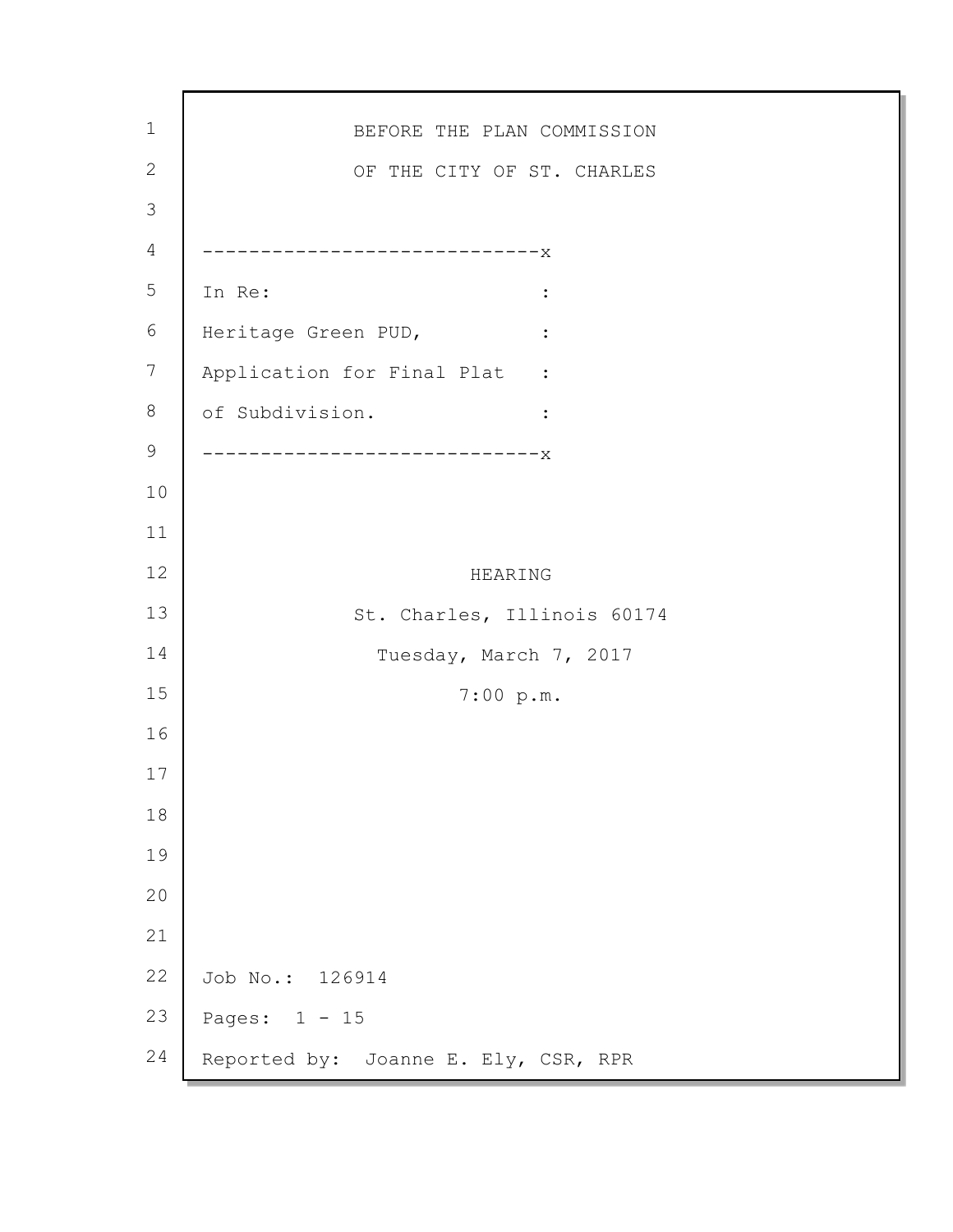| $\mathbf{1}$   | HEARING, held at the location of:                  |
|----------------|----------------------------------------------------|
| $\mathbf{2}$   |                                                    |
| $\mathfrak{Z}$ | ST. CHARLES CITY HALL                              |
| $\overline{4}$ | 2 East Main Street                                 |
| 5              | St. Charles, Illinois 60174                        |
| $6\,$          | $(630)$ 377-4400                                   |
| 7              |                                                    |
| $\,8\,$        |                                                    |
| $\mathsf 9$    |                                                    |
| 10             |                                                    |
| 11             |                                                    |
| 12             |                                                    |
| 13             | Before Joanne E. Ely, a Certified Shorthand        |
| 14             | Reporter, and a Notary Public in and for the State |
| 15             | of Illinois.                                       |
| 16             |                                                    |
| 17             |                                                    |
| 18             |                                                    |
| 19             |                                                    |
| 20             |                                                    |
| 21             |                                                    |
| 22             |                                                    |
| 23             |                                                    |
|                |                                                    |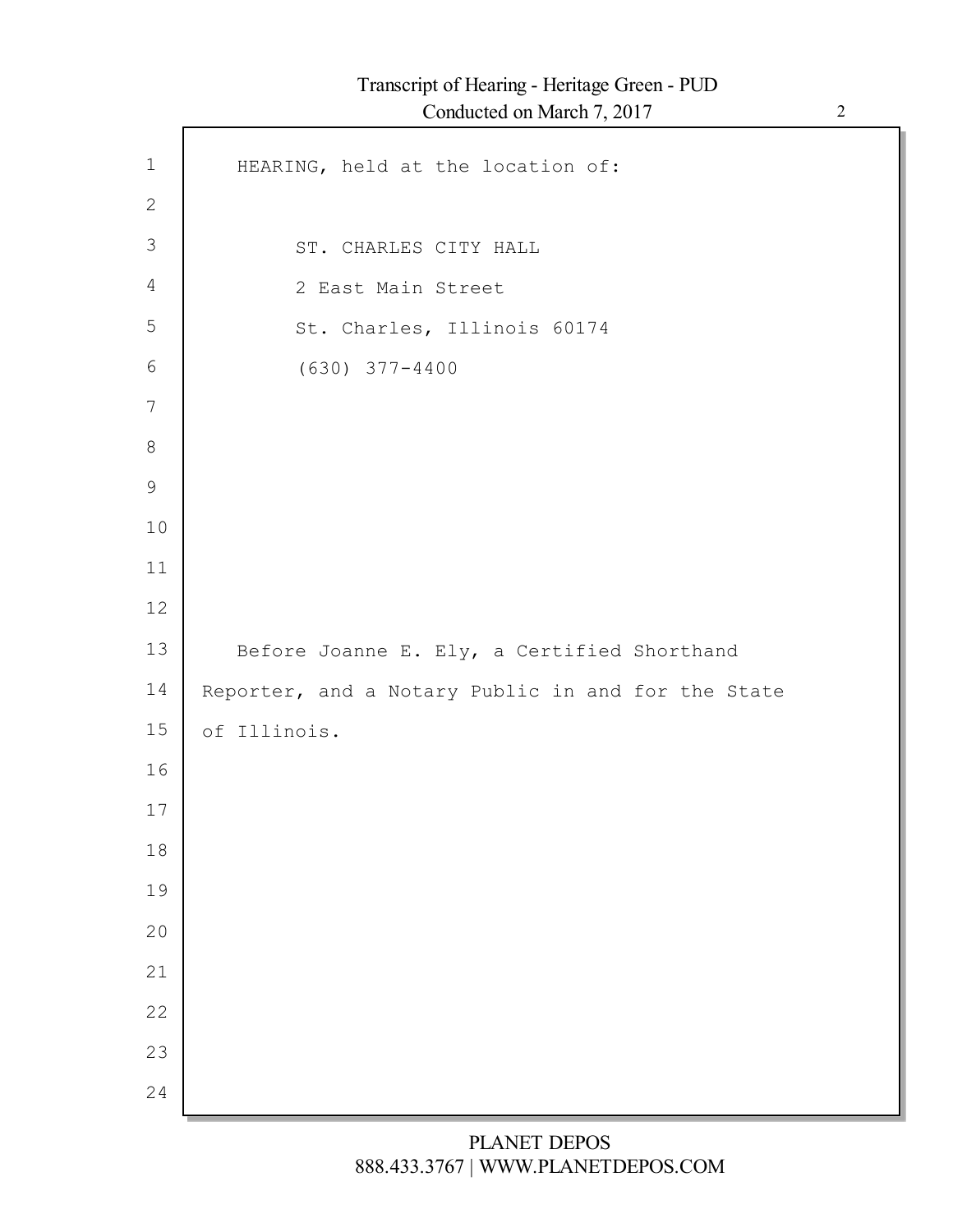| $\mathbf 1$    | PRESENT: |                                          |
|----------------|----------|------------------------------------------|
| $\mathbf{2}$   |          | TODD WALLACE, Chairman                   |
| $\mathfrak{Z}$ |          | JEFFREY FUNKE, Member                    |
| $\overline{4}$ |          | JIM HOLDERFIELD, Member                  |
| 5              |          | LAURA MACKLIN-PURDY, Member              |
| $\sqrt{6}$     |          | TOM PRETZ, Member                        |
| 7              |          | TOM SCHUETZ, Member                      |
| $8\,$          |          | ALSO PRESENT:                            |
| 9              |          | RUSSELL COLBY, Planning Division Manager |
| 10             |          |                                          |
| 11             |          |                                          |
| 12             |          |                                          |
| 13             |          |                                          |
| 14             |          |                                          |
| 15             |          |                                          |
| 16             |          |                                          |
| 17             |          |                                          |
| 18             |          |                                          |
| 19             |          |                                          |
| 20             |          |                                          |
| 21             |          |                                          |
| 22             |          |                                          |
| 23             |          |                                          |
| 24             |          |                                          |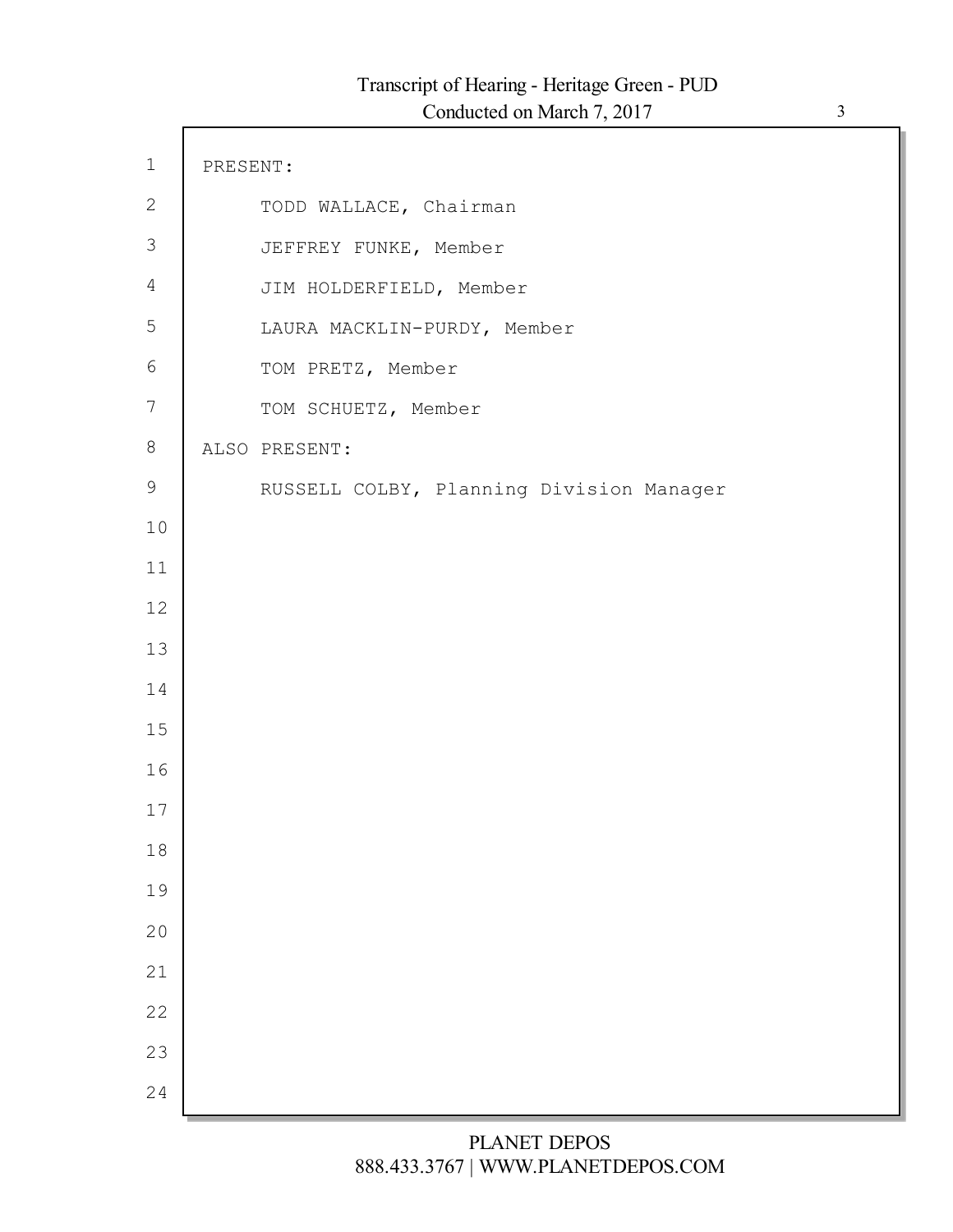| $\mathbf{1}$  | PROCEEDINGS                                         |
|---------------|-----------------------------------------------------|
| $\mathbf{2}$  | CHAIRMAN WALLACE: I'll call this meeting of         |
| 3             | the St. Charles Plan Commission to order.           |
| 4             | Tim -- he's not here. I'll do the roll              |
| 5             | call.                                               |
| 6             | Wallace here.                                       |
| 7             | CHAIRMAN WALLACE: Kessler, no.                      |
| 8             | Frio, no.                                           |
| $\mathcal{G}$ | CHAIRMAN WALLACE: Holderfield.                      |
| 10            | MEMBER HOLDERFIELD: Here.                           |
| 11            | CHAIRMAN WALLACE: Macklin-Purdy.                    |
| 12            | MEMBER MACKLIN-PURDY: Here.                         |
| 13            | CHAIRMAN WALLACE: Pretz.                            |
| 14            | MEMBER PRETZ: Here.                                 |
| 15            | CHAIRMAN WALLACE: Schuetz.                          |
| 16            | MEMBER SCHUETZ: Here.                               |
| 17            | CHAIRMAN WALLACE: And Funke.                        |
| 18            | MEMBER FUNKE: Here.                                 |
| 19            | CHAIRMAN WALLACE: And before we go on, we           |
| 20            | do have a new member, Jeff Funke.                   |
| 21            | And could I ask -- I should have asked you          |
| 22            | before, but could I bother you just to say a couple |
| 23            | words about yourself.                               |
| 24            | MEMBER FUNKE: Oh, yeah. I'm a licensed              |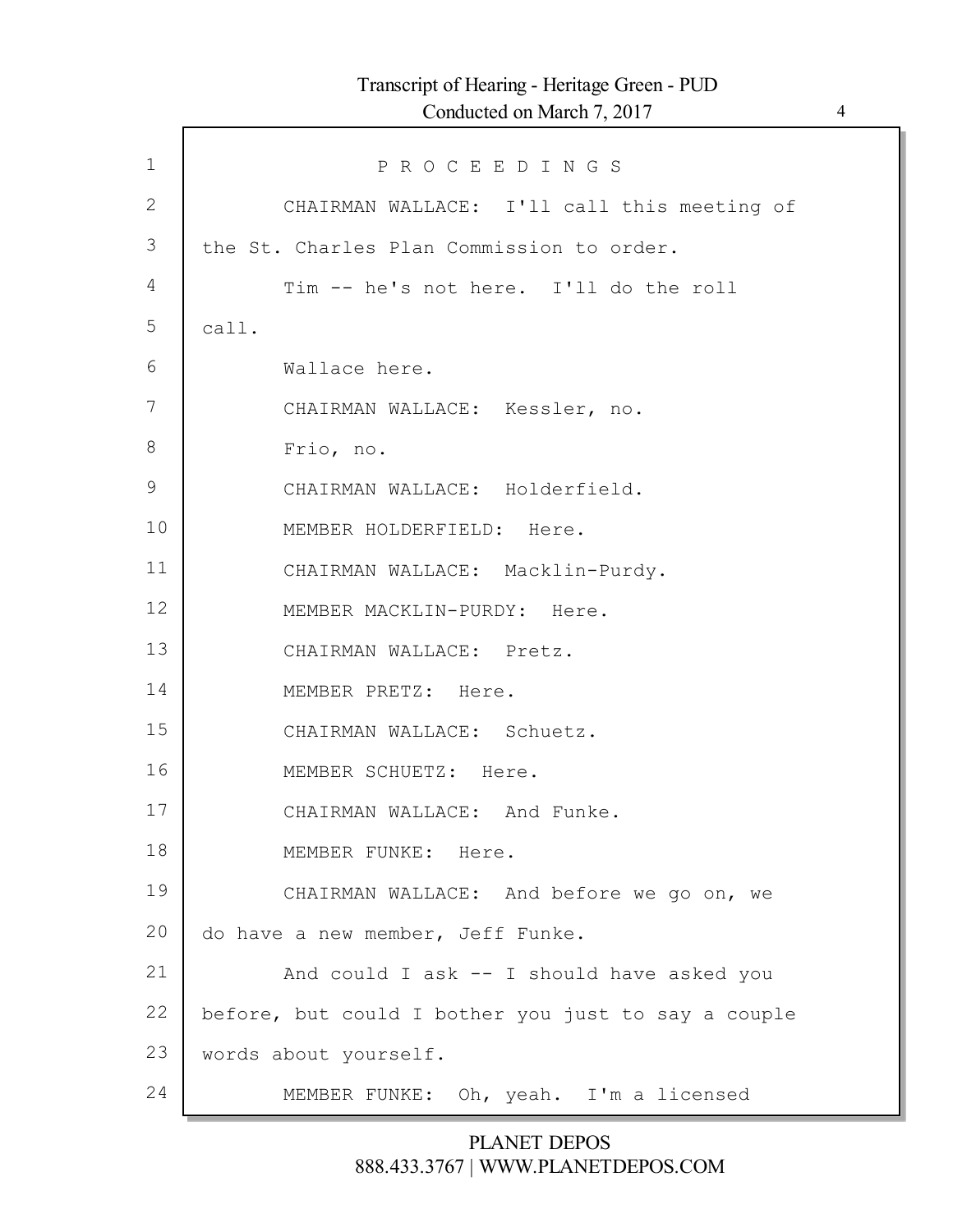Г

| architect, and I have a 10-person firm in the City   |
|------------------------------------------------------|
| of Chicago called Funke Architects.                  |
| I also teach renaissance architecture at the         |
| University of Florence Institute of Design,          |
| Florence, Italy, and I own a construction management |
| company, and I've been an architect for              |
| approximately 25 years.                              |
| CHAIRMAN WALLACE: All right. Thank you for           |
| being here.                                          |
| MEMBER FUNKE: Thanks for having me.                  |
| CHAIRMAN WALLACE: And what side of                   |
| St. Charles do you live on?                          |
| MEMBER FUNKE: We live over in Surrey Hill,           |
| Gino's East.                                         |
| CHAIRMAN WALLACE: Sure. Okay.                        |
| MEMBER FUNKE: My wife is a long-time                 |
| St. Charles resident. She went to St. Charles East,  |
| and now our kids are going there. We got married at  |
| the Baker Church, so.                                |
| CHAIRMAN WALLACE: Yep. Great. Well,                  |
| welcome, and feel free if you have any questions,    |
| just ask.                                            |
| MEMBER FUNKE: Thank you.                             |
| CHAIRMAN WALLACE: All right. Item 3,                 |
|                                                      |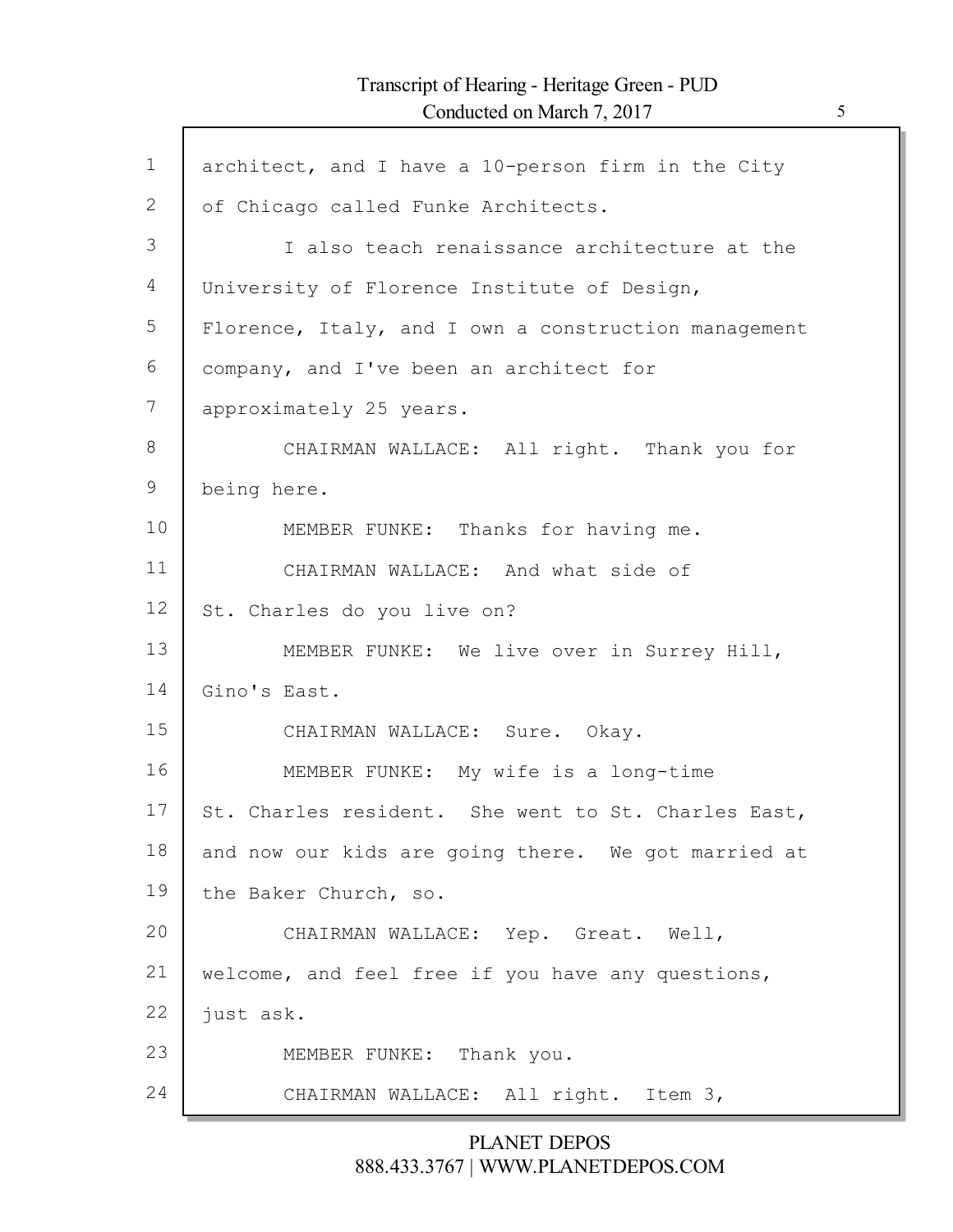$\Gamma$ 

| $\mathbf{1}$ | presentation of the minutes of the February 7th,     |
|--------------|------------------------------------------------------|
| $\mathbf{2}$ | 2017, meeting of the Plan Commission.                |
| 3            | Is there a motion to approve?                        |
| 4            | MEMBER SCHUETZ: I motion we approve the              |
| 5            | minutes as written.                                  |
| 6            | CHAIRMAN WALLACE: Okay. Is there a second?           |
| 7            | MEMBER MACKLIN-PURDY: Second.                        |
| 8            | CHAIRMAN WALLACE: All right. It's been               |
| $\mathsf 9$  | moved and seconded. Any discussion?                  |
| 10           | (No response.)                                       |
| 11           | CHAIRMAN WALLACE: All in favor?                      |
| 12           | (Ayes heard.)                                        |
| 13           | CHAIRMAN WALLACE: Opposed?                           |
| 14           | (No response.)                                       |
| 15           | CHAIRMAN WALLACE: That motion passes                 |
| 16           | unanimously.                                         |
| 17           | Item 4 on the agenda is Heritage Green PUD,          |
| 18           | application for final plat of subdivision.           |
| 19           | And for that, I will turn to Russ.                   |
| 20           | MR. COLBY: Yes. This is an application for           |
| 21           | a final plat of subdivision to modify the lot layout |
| 22           | for the Heritage Green PUD. The Plan Commission may  |
| 23           | recall reviewing this PUD in 2015. It was approved   |
| 24           | by the City Council in February of 2015.             |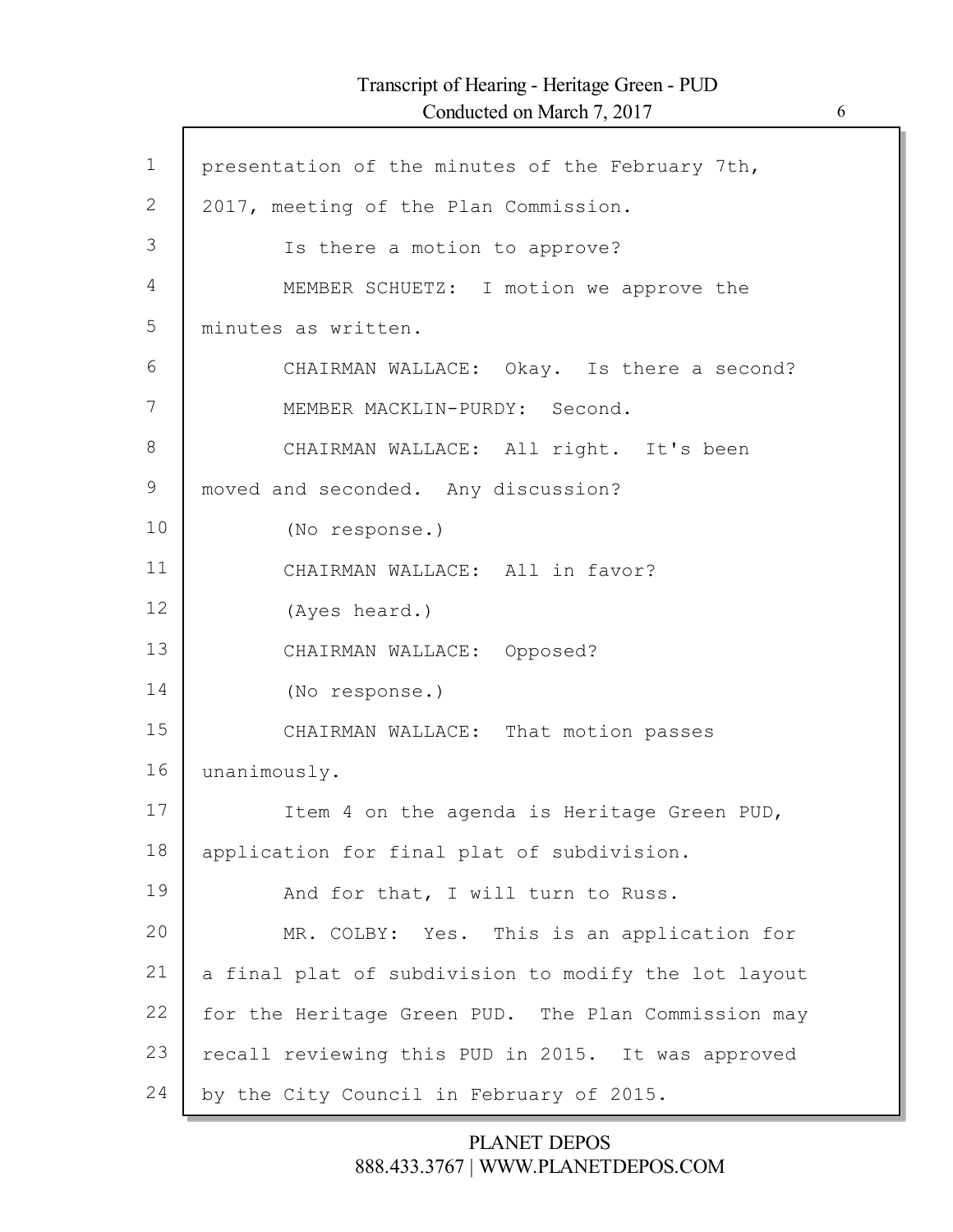Г

| $\mathbf{1}$ | It was previously a development known as            |
|--------------|-----------------------------------------------------|
| 2            | Foxwood Square that included the Raymond Judd       |
| 3            | mansion house. This was a revised plan for some     |
| 4            | additional units and a change to the lot layout.    |
| 5            | What's being proposed now is a resubdivision        |
| 6            | of the lots in order to create lots that more       |
| 7            | closely follow the building footprints for the      |
| 8            | townhome building. So the lot lines have been       |
| 9            | redrawn based on existing foundations which are now |
| 10           | in place; and otherwise, the development plans for  |
| 11           | the project are unchanged.                          |
| 12           | However, this site change constitutes a             |
| 13           | resubdivision which requires a Plan Commission      |
| 14           | review and City Council approval in order for the   |
| 15           | City to sign off on a final plat of subdivision to  |
| 16           | be recorded to modify those lots.                   |
| 17           | City staff has reviewed the proposed lot            |
| 18           | layout, and we do not have any comments at this     |
| 19           | point. However, we're asking that the Plan          |
| 20           | Commission recommendation include a condition that  |
| 21           | any staff comments be addressed prior to City       |
| 22           | Council approval.                                   |
| 23           | And we have a representative of the                 |
| 24           | developer present as well.                          |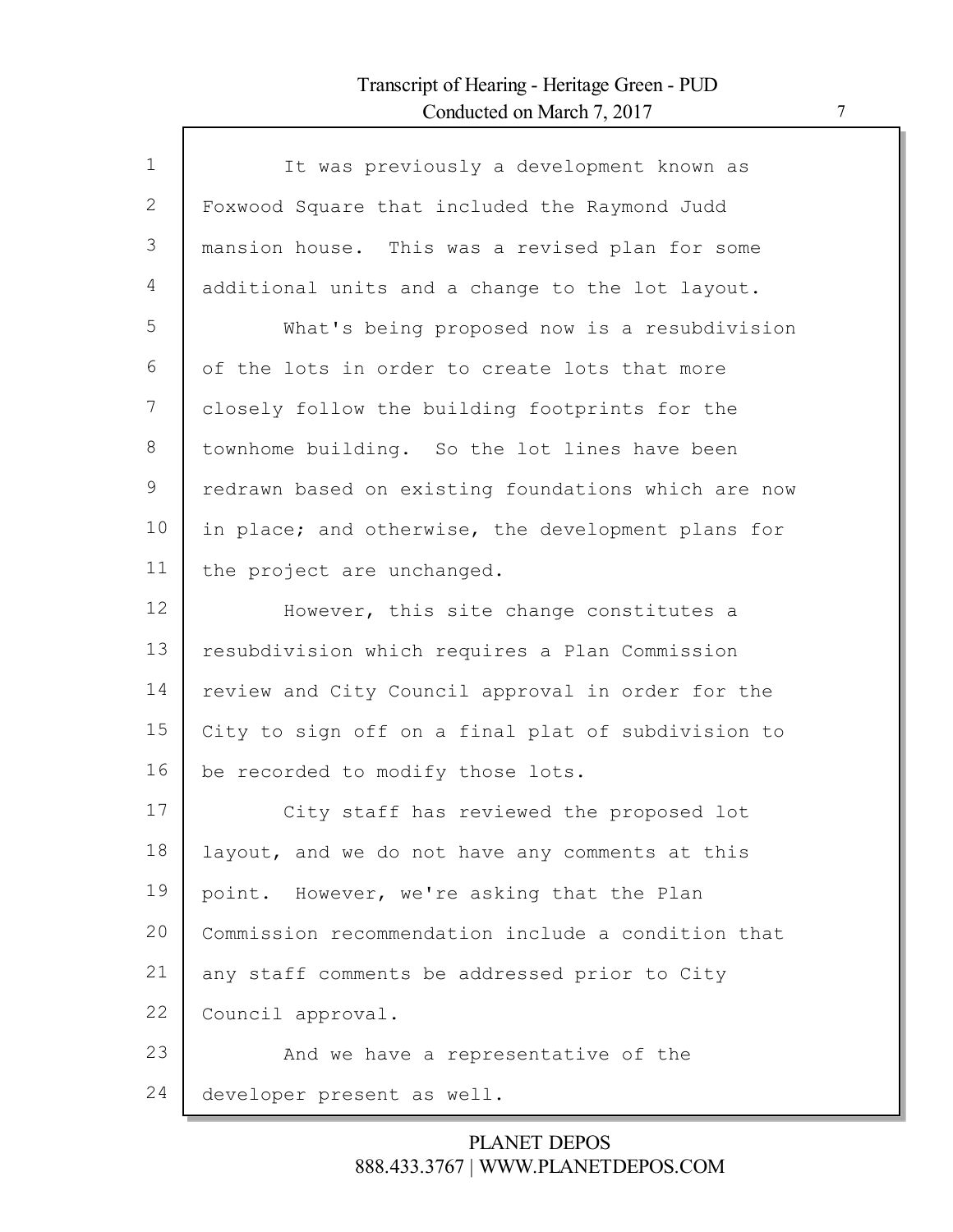| $\mathbf{1}$ | CHAIRMAN WALLACE: Okay. And, Russ, in our           |
|--------------|-----------------------------------------------------|
| 2            | package, we had two different plats. The one that's |
| 3            | labeled as final plat was the previous plat;        |
| 4            | correct?                                            |
| 5            | MR. COLBY: Yes.                                     |
| 6            | CHAIRMAN WALLACE: And then the changes are          |
| 7            | reflected on the resubdivision plat.                |
| 8            | MR. COLBY: That's correct.                          |
| 9            | CHAIRMAN WALLACE: And really it just                |
| 10           | appears to be notches that are taken out of several |
| 11           |                                                     |
|              | lots.                                               |
| 12           | Yes, Bob.                                           |
| 13           | MR. RASMUSSEN: The bottom line is I haven't         |
| 14           | done something like this before, so I didn't know   |
| 15           | what I was doing. So now when we got done, we       |
| 16           | wanted to segregate the mansion and its parking.    |
| 17           | That's why you see that center lot bigger than it   |
| 18           | used to be because we're going to own that.         |
| 19           | Then we had to create an outlot for ingress         |
| 20           | and egress to the existing two townhomes and our    |
| 21           | nine new townhomes, and that outlot needs to be     |
| 22           | owned and managed by the association, not by the    |
| 23           | mansion.                                            |
| 24           | And then we took the actual townhomes, and          |
|              |                                                     |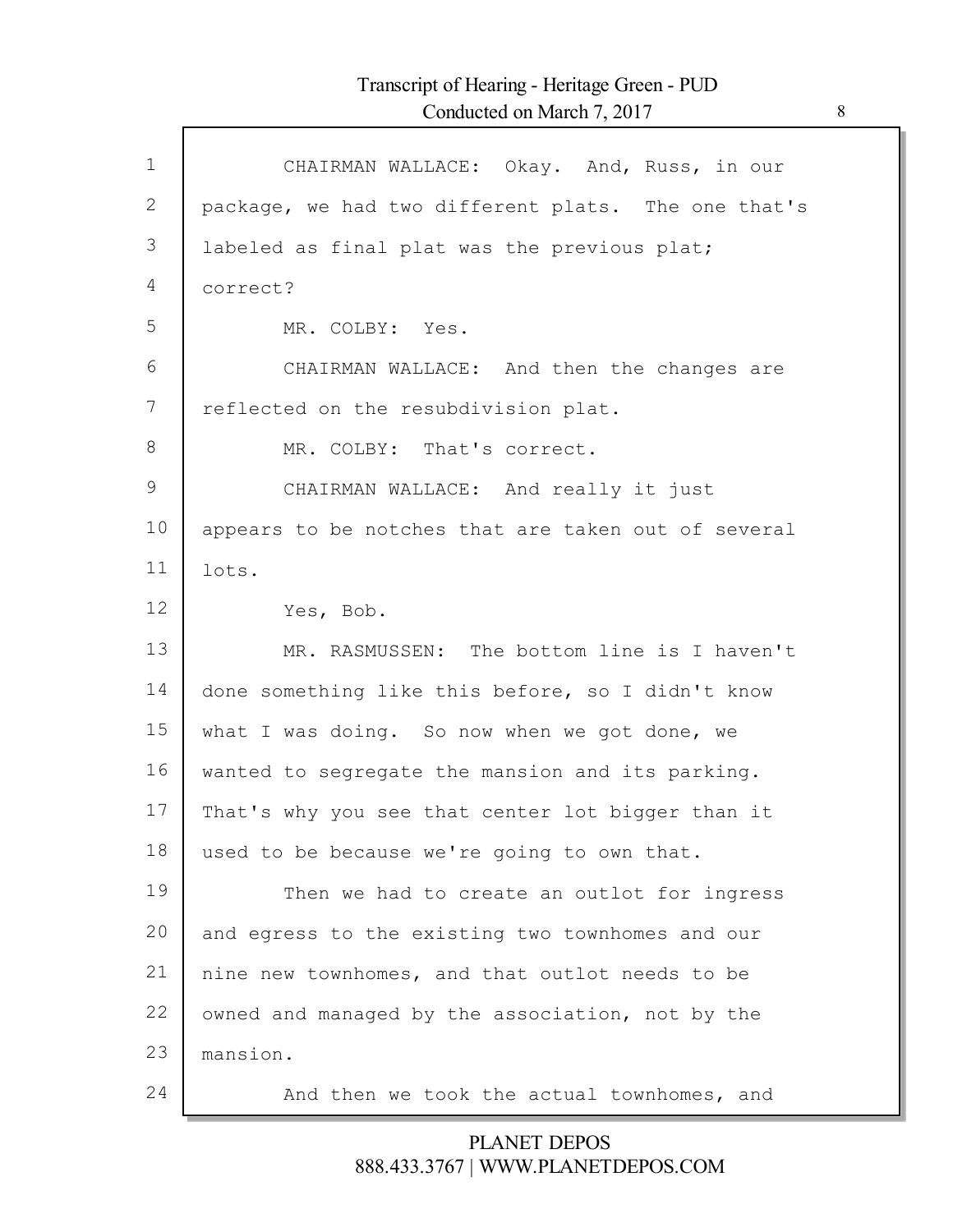$\Gamma$ 

| $\mathbf 1$ | we did an as-built of the foundations so that they  |
|-------------|-----------------------------------------------------|
| 2           | don't own any landscaping outside their brick. So   |
| 3           | the association -- before it was kind of a          |
| 4           | rectangular box. So then somebody could get         |
| 5           | nit-picky and say, well, you own that bush, take    |
| 6           | care of it. Well, now the association will. So      |
| 7           | that's the bottom line. It's just a better defined, |
| 8           | more correct plat.                                  |
| 9           | CHAIRMAN WALLACE: Okay. Any questions?              |
| 10          | MEMBER MACKLIN-PURDY: I have a question,            |
| 11          | Bob. I know that we discussed the green space on    |
| 12          | this property before. How does this impact the      |
| 13          | green space on this property?                       |
| 14          | MR. RASMUSSEN: It didn't at all.                    |
| 15          | MEMBER MACKLIN-PURDY: It didn't at all.             |
| 16          | MR. RASMUSSEN: No, no, not at all. The              |
| 17          | project is 100 percent as it was approved. We've    |
| 18          | just changed the lot lines to be specific to those  |
| 19          | items I just addressed.                             |
| 20          | MEMBER MACKLIN-PURDY: Okay. Thank you.              |
| 21          | MR. RASMUSSEN: Okay.                                |
| 22          | CHAIRMAN WALLACE: Any other questions?              |
| 23          | Bob, how are sales going? Just as an aside.         |
| 24          | MR. RASMUSSEN: We sold -- we sold four              |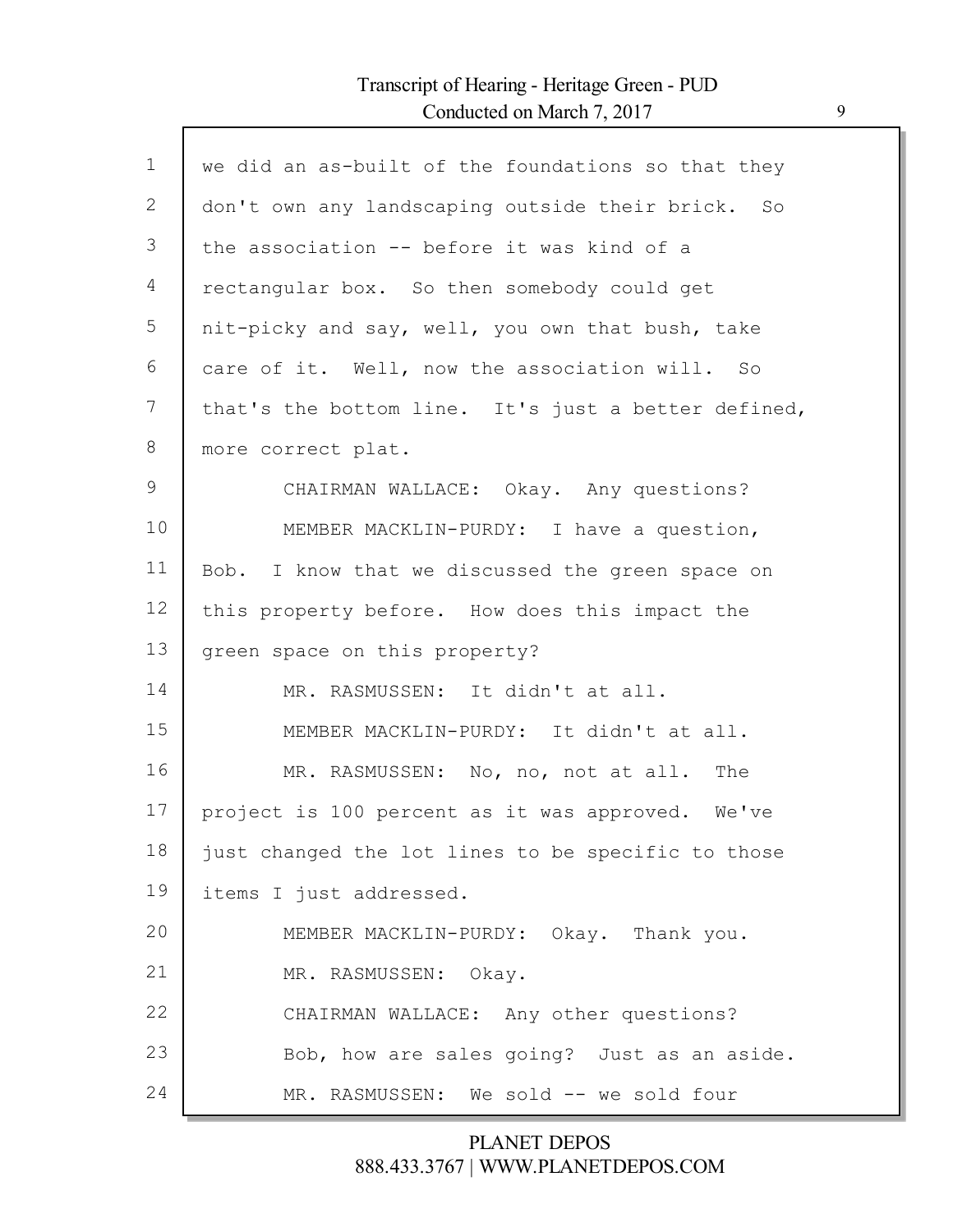| $\mathbf{1}$ | units I think right now. So it's slow but good.     |
|--------------|-----------------------------------------------------|
| 2            | CHAIRMAN WALLACE: Good.                             |
| 3            | MR. RASMUSSEN: We'll get there.                     |
| 4            | CHAIRMAN WALLACE: Okay. All right.                  |
| 5            | Anything further?                                   |
| 6            | (No response.)                                      |
| 7            | CHAIRMAN WALLACE: Anything else from you,           |
| 8            | Russ?                                               |
| $\mathsf 9$  | MR. COLBY: No.                                      |
| 10           | CHAIRMAN WALLACE: Okay. There being                 |
|              |                                                     |
| 11           | nothing further, I would entertain a motion.        |
| 12           | MEMBER SCHUETZ: I'll make a motion,                 |
| 13           | however, I'm looking for the best description here. |
| 14           | I don't see it in the agenda and in the summary.    |
| 15           | CHAIRMAN WALLACE: What's that?                      |
| 16           | MEMBER SCHUETZ: I'm looking for the best            |
| 17           | description of the project besides the name.        |
| 18           | CHAIRMAN WALLACE: Well, I'd just say                |
| 19           | recommend approval of City Council of the           |
| 20           | application for final plat of subdivision, Heritage |
| 21           | Green PUD, subject to resolution of staff comments  |
| 22           | prior to recommendation to City Council.            |
| 23           | MEMBER SCHUETZ: Ditto. That's not                   |
| 24           | acceptable, is it?                                  |
|              |                                                     |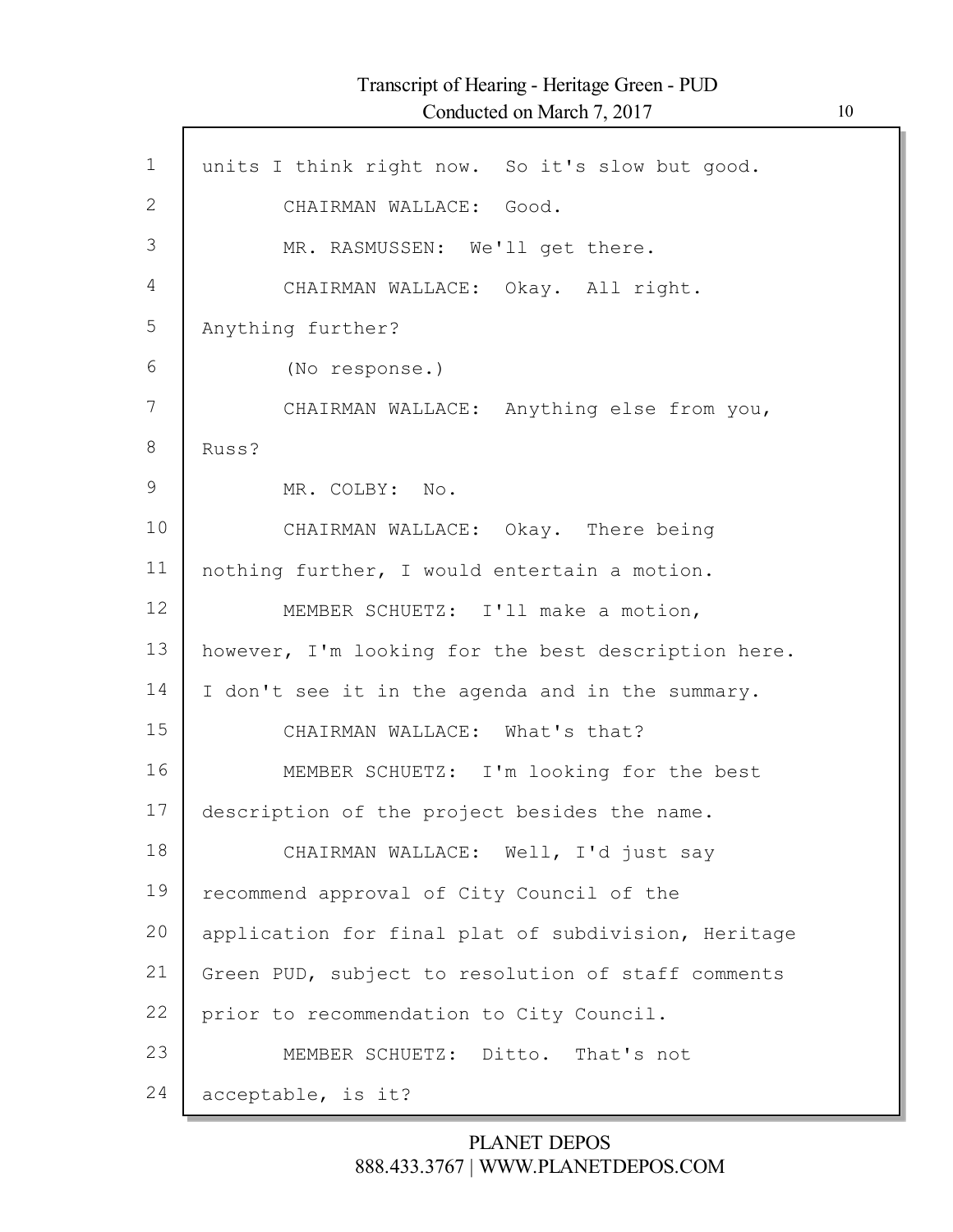| $\mathbf 1$   | MEMBER PRETZ: I'll second it.                      |
|---------------|----------------------------------------------------|
| $\mathbf{2}$  | CHAIRMAN WALLACE: It's been moved and              |
| $\Im$         | seconded.                                          |
| 4             | Is there discussion on the motion?                 |
| 5             | (No response.)                                     |
| 6             | CHAIRMAN WALLACE: All right. Seeing none,          |
| 7             | Holderfield.                                       |
| 8             | MEMBER HOLDERFIELD: Yes.                           |
| $\mathcal{G}$ | CHAIRMAN WALLACE: Schuetz.                         |
| 10            | MEMBER SCHUETZ: Yes.                               |
| 11            | CHAIRMAN WALLACE: Funke.                           |
| 12            | MEMBER FUNKE: Yes.                                 |
| 13            | CHAIRMAN WALLACE: Pretz.                           |
| 14            | MEMBER PRETZ: Yes.                                 |
| 15            | CHAIRMAN WALLACE: Macklin-Purdy.                   |
| 16            | MEMBER MACKLIN-PURDY: Yes.                         |
| 17            |                                                    |
| 18            | CHAIRMAN WALLACE: Wallace, yes.                    |
|               | That passes unanimously, and that concludes        |
| 19            | item 4 on your agenda.                             |
| 20            | Oh, yes, sorry.                                    |
| 21            | MR. RASMUSSEN: One more comment. You asked         |
| 22            | about sales. I should mention the mansion. You     |
| 23            | know, the mansion was actually occupied a year ago |
| 24            | this May.                                          |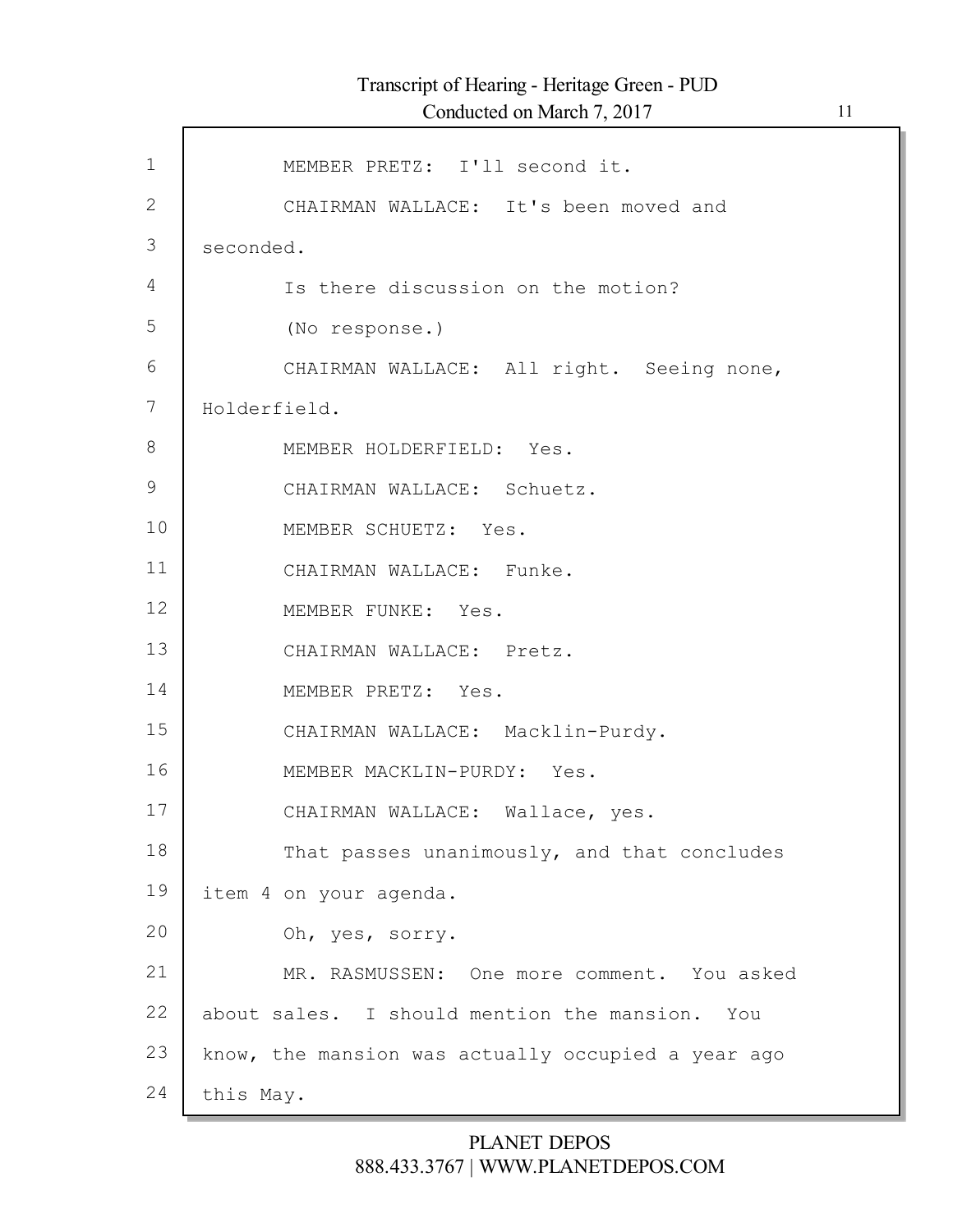| $\mathbf{1}$  | CHAIRMAN WALLACE: Oh, really.                       |
|---------------|-----------------------------------------------------|
| 2             | MR. RASMUSSEN: We completed four very, very         |
| 3             | nice rental units in there, and those were received |
| 4             | great, and people love them. It's been a very good  |
| 5             | success. So keep that in mind when you're doing     |
| 6             | some redevelopment of old buildings. It really does |
| 7             | work.                                               |
| 8             | CHAIRMAN WALLACE: Good.                             |
| $\mathcal{G}$ | MR. RASMUSSEN: So that was a big success.           |
| 10            | CHAIRMAN WALLACE: Good. Well,                       |
| 11            | congratulations. Good luck.                         |
| 12            | MR. RASMUSSEN: Thank you.                           |
| 13            | CHAIRMAN WALLACE: Any other additional              |
| 14            | business from Plan Commission members? Staff? No.   |
| 15            | Weekly development report we received, and          |
| 16            | it's available on the website as well.              |
| 17            | MR. COLBY: I just want to make a couple of          |
| 18            | comments about the weekly development report.       |
| 19            | CHAIRMAN WALLACE: You already said no.              |
| 20            | Okay. Go ahead.                                     |
| 21            | MR. COLBY: Sorry. The Prairie Center                |
| 22            | project, I don't know if the Commission was aware,  |
| 23            | was approved by the City Council last night. I know |
| 24            | that was in the newspaper.                          |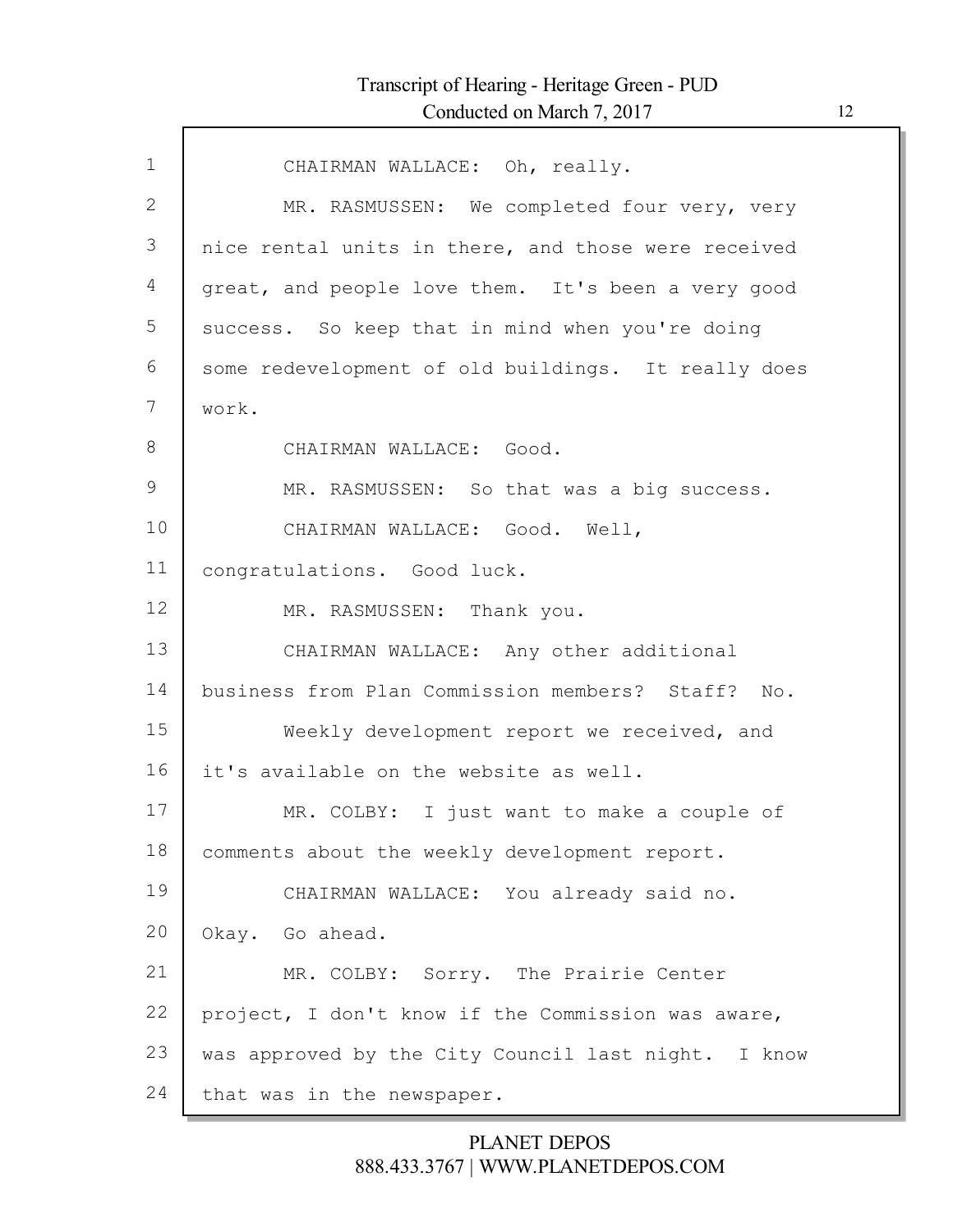Г

| $\mathbf 1$ | And also I want to make you aware that on            |
|-------------|------------------------------------------------------|
| 2           | the 21st of March, which is our next meeting, the    |
| 3           | Prairie Winds project public hearing will be held,   |
| 4           | and that is the multifamily residential development  |
| 5           | behind Lowe's. There was a concept plan for that     |
| 6           | recently. That will be the next project before the   |
| 7           | Plan Commission.                                     |
| $8\,$       | CHAIRMAN WALLACE: Have they made any                 |
| 9           | changes, significant changes from the concept plan?  |
| 10          | I know we made some suggestions.                     |
| 11          | MR. COLBY: I wouldn't say significant                |
| 12          | changes. The layout is similar; however, they have   |
| 13          | tried to incorporate the Commission's comments in    |
| 14          | terms of trying to make it a little more defined.    |
| 15          | And actually, if you're interested in looking at the |
| 16          | plans, they are on the website now on the projects   |
| 17          | page. You can see those plans. It will be more or    |
| 18          | less the same version the Plan Commission will       |
| 19          | receive in their packets.                            |
| 20          | CHAIRMAN WALLACE: All right. Good. Does              |
| 21          | anyone know whether or not they will -- or whether   |
| 22          | they will be available -- whether they will not      |
| 23          | available for any of the upcoming meetings?          |
| 24          | MEMBER PRETZ: March 24th -- March 21st, I            |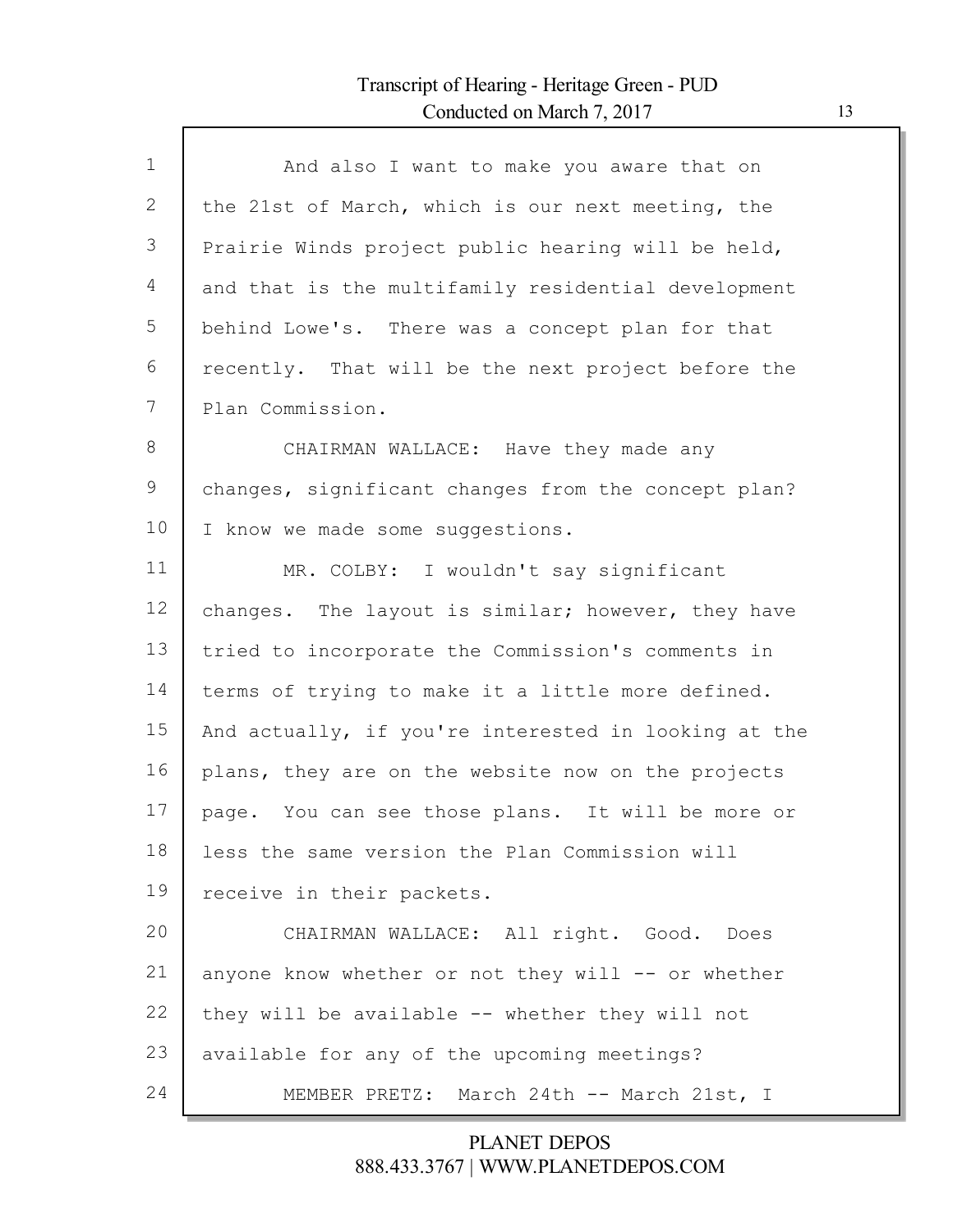Г

| $\mathbf 1$ | will not be here.                             |
|-------------|-----------------------------------------------|
| 2           | CHAIRMAN WALLACE: Okay.                       |
| 3           | MEMBER FUNKE: I will not be here April 4th.   |
| 4           | CHAIRMAN WALLACE: April 4th. Okay.            |
| 5           | And April 10 is -- it's a Monday. It's a      |
| 6           | joint meeting with the Planning & Development |
| 7           | Committee and the Plan Commission.            |
| 8           | Where are we going to be holding that?<br>Is  |
| 9           | that in the den rooms?                        |
| 10          | MR. COLBY: I believe so.                      |
| 11          | CHAIRMAN WALLACE: All right.                  |
| 12          | (Off the record at 7:09 p.m.)                 |
| 13          |                                               |
| 14          |                                               |
| 15          |                                               |
| 16          |                                               |
| 17          |                                               |
| 18          |                                               |
| 19          |                                               |
| 20          |                                               |
| 21          |                                               |
| 22          |                                               |
| 23          |                                               |
| 24          |                                               |